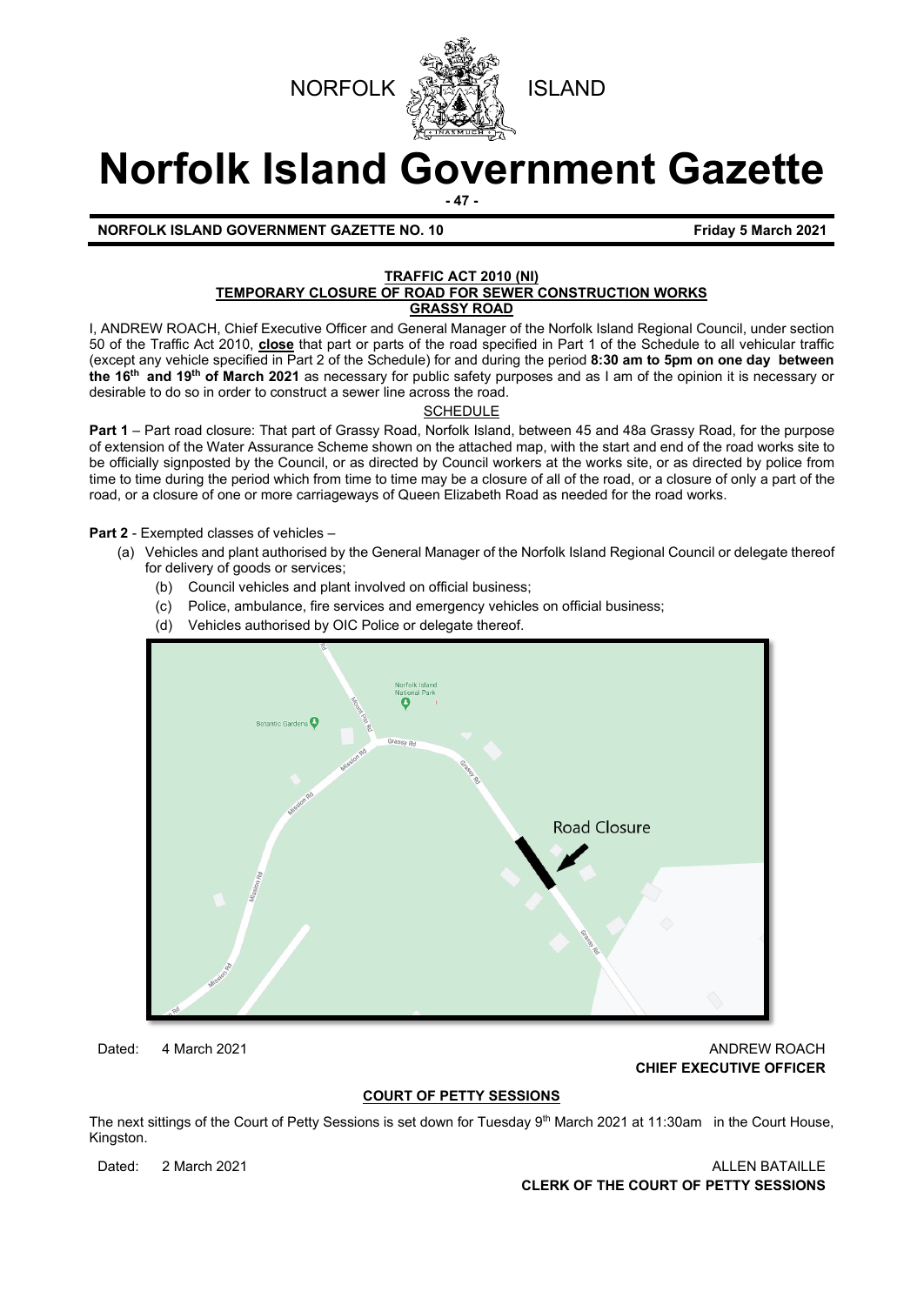#### **NORFOLK ISLAND GOVERNMENT GAZETTE NO. 10 FILM ASSESSED ASSAULT ASSAULT ASSAULT ASSAULT ASSAULT ASSAULT ASSAULT ASSAULT ASSAULT ASSAULT ASSAULT ASSAULT ASSAULT ASSAULT ASSAULT ASSAULT ASSAULT ASSAULT ASSAULT ASSAULT ASSA**

#### **PLANNING ACT 2002 (NI) – SUBSECTION 43(1) NOTICE**

#### **DEVELOPMENT APPLICATIONS**

| <b>Development Application No.:</b> | DA.BA 11/2021                                                     |
|-------------------------------------|-------------------------------------------------------------------|
| Applicant:                          | <b>B O Tomlinson</b>                                              |
|                                     | 274 Tufnell Road, BANYO QLD 4014                                  |
| Location:                           | Portion 32c3, 143c Stockyard Road                                 |
| Proposed Development:               | New Agricultural Shed (encroaching into minimum boundary setback) |
| Zone:                               | Rural                                                             |
| Category:                           | Permissible (with consent)                                        |

#### **Public Exhibition**

This Development Application may be inspected, during business hours, at the Planning Office at the Norfolk Island Regional Council, New Military Barracks, Kingston. The Development Application may also be viewed at Council's website a[t http://www.norfolkisland.gov.nf/your-council/council-documents/documents-public-exhibition.](http://www.norfolkisland.gov.nf/your-council/council-documents/documents-public-exhibition)

#### **Submission**

Any person may, during the period between Monday 8 March 2021 and Monday 22 March 2021, make written submissions to the General Manager about this Development Application. All submissions must state the relevant Development Application number. All submissions must be signed by at least one person making the submission. If a submission objects to the proposed development, the grounds for objections must be specified in the submission.

#### **Reviewable decisions**

Decisions made on this Development Application under the *Planning Act 2002* **(NI)** are reviewable decisions within the meaning of subsection 78(1) of the Act.

#### Dated: 2 March 2021 2001 2002 12:00 00:00 00:00 00:00 00:00 00:00 00:00 00:00 00:00 00:00 00:00 00:00 00:00 00:00 00:00 00:00 00:00 00:00 00:00 00:00 00:00 00:00 00:00 00:00 00:00 00:00 00:00 00:00 00:00 00:00 00:00 00:00 **SENIOR STRATEGIC PLANNER**

#### **PLANNING ACT 2002 (NI) – SUBSECTION 43(1) NOTICE**

| DEVELOPMENT APPLICATIONS            |                                                                                                 |  |  |
|-------------------------------------|-------------------------------------------------------------------------------------------------|--|--|
| <b>Development Application No.:</b> | DA.BA 12/2021                                                                                   |  |  |
| Applicant:                          | <b>B A Christian</b><br>PO Box 990, NORFOLK ISLAND 2899,                                        |  |  |
| Location:                           | Portion 44d, Cascade Road - Norfolk Island Central School                                       |  |  |
| Proposed Development:               | Educational Establishment - New Outdoor Sport and Recreation Facility<br>Sports Pavilion<br>۰   |  |  |
| Zone:                               | Special Use – Educational Establishment / Indoor and Outdoor Sport and Recreation<br>Facilities |  |  |
| Category:                           | Permissible (with consent)                                                                      |  |  |
| - -                                 |                                                                                                 |  |  |

#### **Public Exhibition**

This Development Application may be inspected, during business hours, at the Planning Office at the Norfolk Island Regional Council, New Military Barracks, Kingston. The Development Application may also be viewed at Council's website a[t http://www.norfolkisland.gov.nf/your-council/council-documents/documents-public-exhibition.](http://www.norfolkisland.gov.nf/your-council/council-documents/documents-public-exhibition)

#### **Submission**

Any person may, during the period between Monday 8 March 2021 and Monday 22 March 2021, make written submissions to the General Manager about this Development Application. All submissions must state the relevant Development Application number. All submissions must be signed by at least one person making the submission. If a submission objects to the proposed development, the grounds for objections must be specified in the submission.

#### **Reviewable decisions**

Decisions made on this Development Application under the *Planning Act 2002 (NI)* are reviewable decisions within the meaning of subsection 78(1) of the Act.

Dated: 3 March 2021 **Dates: 2021** JODIE BROWN **SENIOR STRATEGIC PLANNER**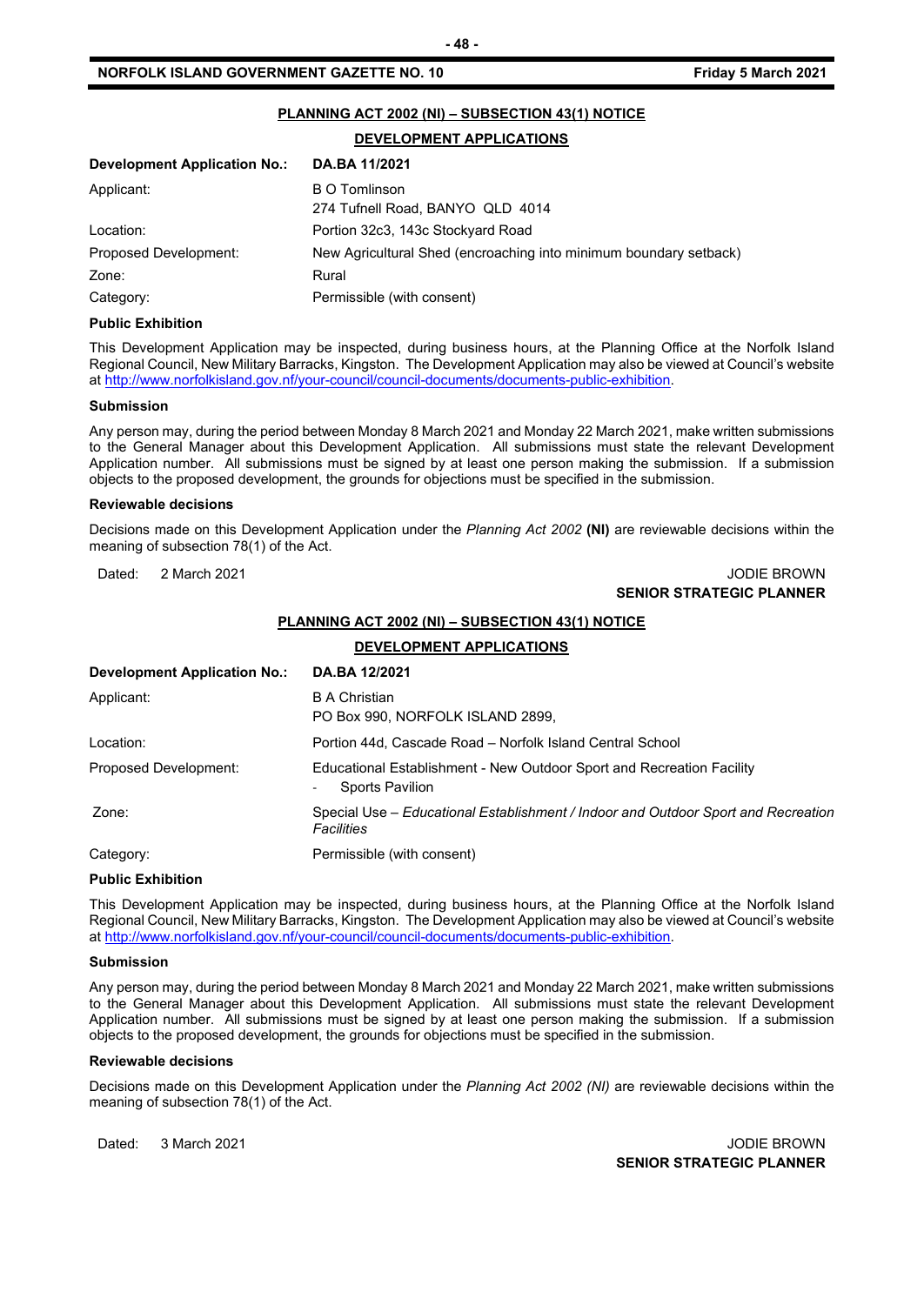#### **JURIES ACT 1960 (NI) JURY LIST**

NOTICE is hereby given that –

- (a) I have caused a list to be made out of persons residing in Norfolk Island who are liable to serve as jurors;
- (b) Copies of the List are available for public inspection at the following places.
	- . Public Library, New Cascade Road
	- . Customer Care, New Cascade Road
		- . Registry Office, New Military Barracks, Kingston.
- (c) The Registrar will, at a public hearing at the Court House, Kingston at 10 o'clock in the forenoon on Wednesday 21<sup>st</sup> April, 2021, proceed to examine and correct the List when all persons having any objection to offer to the List may attend if they shall think fit.
- Dated: 25 February 2021 Contract Contract Contract Contract Contract Contract Contract Contract Contract Contract Contract Contract Contract Contract Contract Contract Contract Contract Contract Contract Contract Contract

**SHERIFF**

#### **PASTURAGE AND ENCLOSURE ACT 1949 (NI) RIGHTS OF PASTURAGE FOR 2021-2022**

I, Andrew Roach, as Chief Executive Officer and General Manager of the Norfolk Island Regional Council under section 6 of the *Pasturage and Enclosure Act 1949 (the Act)* grant, to each of the applicants below and subject to and conditional upon the payment by 4pm Friday 19 March 2021 (Norfolk Island time) of \$125 for each head of cattle to the Cashier, NIRC Customer Care Centre, New Cascade Road, Burnt Pine, **Proof of membership of the Norfolk Island Cattle Association Inc. is to be provided with payment**. The rights of pasturage are granted for the year commencing on 1 April 2021 and ending 31 March 2022 to applicants for the number of head of cattle only indicated as follows:

| <b>ADAMS</b>       | Robin              | 3              | <b>HOWELL</b>    | Ria          | 1              |
|--------------------|--------------------|----------------|------------------|--------------|----------------|
| <b>BATES</b>       | Darren             | 4              | <b>MEERS</b>     | Margaret     | 4              |
| <b>BATES</b>       | Shari              | 3              | <b>McCOY</b>     | Michael      | 1              |
| <b>BIGG</b>        | Arthur (Estate of) | 6              | <b>McCOY</b>     | <b>Ruth</b>  | 3              |
| <b>BIGG</b>        | Matthew            | 5              | <b>NOBBS</b>     | Candice      | $\overline{2}$ |
| <b>BIGG</b>        | Susan              | 4              | <b>NOBBS</b>     | Ronald       | 1              |
| <b>BUFFETT</b>     | <b>Brian</b>       | $\overline{2}$ | <b>PARSONS</b>   | Corinne      | $\overline{c}$ |
| <b>BUFFETT</b>     | Leanne             | 1              | <b>PARSONS</b>   | George       | $\overline{5}$ |
| <b>BUFFETT</b>     | Leith              | 3              | <b>PARTRIDGE</b> | James        | 5              |
| <b>BUFFETT</b>     | Mervyn             | 6              | <b>PARTRIDGE</b> | Kim          | 4              |
| <b>BUFFETT</b>     | Norman Denis       | 6              | <b>PARTRIDGE</b> | Linda        | 5              |
| <b>BUFFETT</b>     | Sheryl             | 3              | <b>PARTRIDGE</b> | William      | 3              |
| <b>BUFFETT</b>     | Todd               | 4              | QUINTAL          | April        | 3              |
| CHRISTIAN-         |                    |                |                  |              |                |
| <b>BAILEY</b>      | Peter              | 3              | <b>RANDALL</b>   | Basil        | $\,6$          |
| <b>CHRISTIAN</b>   | Darren             | $\overline{3}$ | <b>RANDALL</b>   | Craig        | 1              |
| <b>CHRISTIAN</b>   | John Edgar         | 1              | <b>RANDALL</b>   | Debbie-Jane  | $\overline{5}$ |
| <b>CHRISTIAN</b>   | John Maxwell       | 4              | <b>RANDALL</b>   | Kevin        | $\overline{5}$ |
| <b>CHRISTIAN</b>   | Joy                | 5              | <b>RANDALL</b>   | Suzanne      | $\overline{2}$ |
| <b>COOPER</b>      | Stacey             | 1              | <b>ROBINSON</b>  | Karina       | $\overline{2}$ |
| <b>DOURAN</b>      | Ritchie            | 5              | <b>RUTLEDGE</b>  | Beau         | 1              |
| <b>EVANS</b>       | Adrian             | 1              | <b>SHERIDAN</b>  | Jake         | 1              |
| <b>EVANS</b>       | David Bubby        | 6              | <b>SHERIDAN</b>  | Sam          | 3              |
| <b>EVANS</b>       | Kaye               | $\overline{2}$ | <b>SHERIDAN</b>  | Tracy        | 1              |
| <b>EVANS</b>       | Kenton Arthur      | 1              | SNELL            | Dene         | 5              |
| <b>FITZPATRICK</b> | Dean               | $\overline{2}$ | <b>WALDEN</b>    | Katie        | 2              |
| <b>GRAHAM</b>      | Aaron              | 5              | <b>WILSON</b>    | Dianne Garde | 1              |
| <b>GRAHAM</b>      | Elton              | 6              | <b>WILSON</b>    | Peter John   | 1              |
| <b>GRUBE</b>       | <b>Belinda</b>     |                | <b>WOOD</b>      | Kaye         | 1              |
| <b>HENDERSON</b>   | Caine              | 1              |                  |              |                |

1. A right of pasturage is also granted for the progeny of cattle referred to above, until that progeny(calf) attains the age of six months: provided the birth of that calf is notified to the Registrar of Brands and Marks within 7 days and it is tagged within one month of its birth.

2. Notice is given to each person named above, that they are prohibited from depasturing a head of cattle in respect of which a right has been granted, if that animal does not have an identifying tag attached to it as issued in accordance with section 7 of the Pasturage and Enclosure Act 1949.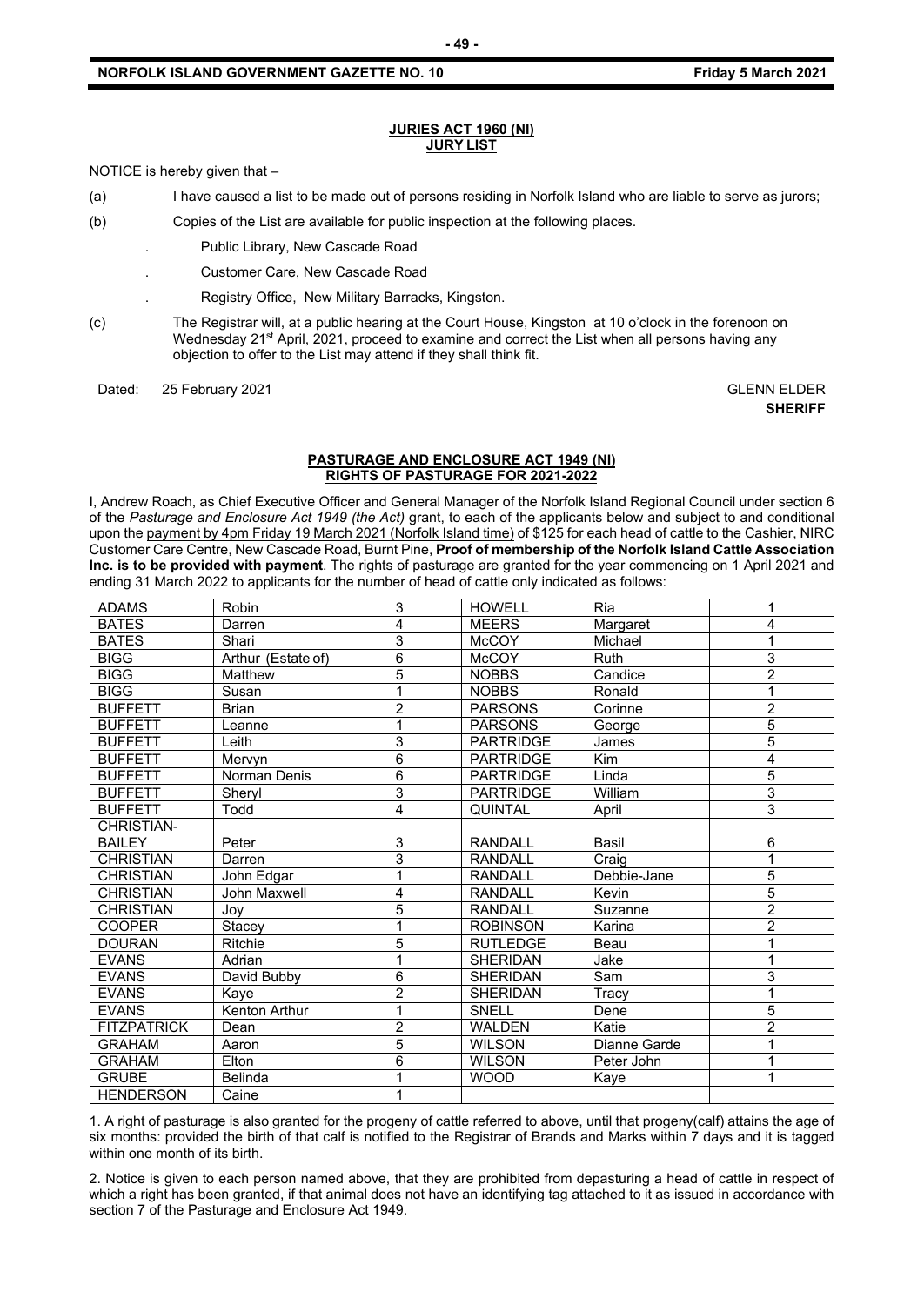3. Tag owners must remove cattle without tags, injured, sick or in poor condition within 48 hours or forfeit all allocated tags.

Dated: 25 February 2021 **ANDREW ROACH CONSUMING THE SET OF ANDREW ROACH** 

#### **CHIEF EXECUTIVE OFFICER AND GENERAL MANAGER**

#### **TRAFFIC ACT 2010 (NI)**

#### **TEMPORARY CLOSURE OF DOUGLAS DRIVE FOR PUBLIC SAFETY WORKS**

I, **Andrew Roach,** General Manager of the Norfolk Island Regional Council, under section 50 of the *Traffic Act 2010* (NI), close that part, or parts, of the road specified in Part 1 of the Schedule to all vehicular traffic (except any vehicle specified in Part 2 of the Schedule) for and during the period **7:00am to 4:00pm** each day on particular days between **<sup>1</sup> March <sup>2021</sup> and 31 May <sup>2021</sup>** as I am of the opinion it is necessary to carry out repairs and/or maintenance of the road for public safety purposes.

#### **SCHEDULE**

**Part 1 -** Part road closure:

That part of Douglas Drive, relevant to road works carried out for public safety purposes. The start and end of the road works site to be officially signposted by the Council, or as directed by Council workers at the works site, or as directed by police from time to time during the specified road closure period.

**Part 2** - Exempted classes of vehicles:

- a) Vehicles and plant authorised by the General Manager of the Norfolk Island Regional Council or delegate for the delivery of goods or services
- b) Council vehicles and plant involved on official business
- c) Police, ambulance, fire services and emergency vehicles on official business
- d) Vehicles authorised by OIC Police or delegate thereof.

Dated: 24 February 2021 **ANDREW ROACH CONSUMING THE CONSUMING THE CONSUMING TEAM** 

## **GENERAL MANAGER**

#### **DISASTER AND EMERGENCY MANAGEMENT ACT 2001 (NI)**

#### **FURTHER EXTENSION OF DECLARATION OF STATE OF EMERGENCY**

I **Eric Hutchinson,** Administrator of Norfolk Island and delegate of the Minister under Section 5 of, and item 1.27 of the Schedule to, the *Minister's Norfolk Island Delegation Instrument 2019*:

**PURSUANT** to Section 9 of the *Disaster and Emergency Management Act 2001* (NI) [the Act] and having regard to the advice of the Controller;

**FOR** the purpose of response and recovery operations under the Act and the Disaster and Emergency Plan for the Territory of Norfolk Island;

**FURTHER EXTEND** the declaration of emergency made under section 9 of the Act at 16:15 Hrs on Monday 16 March 2020, for the whole of the Territory of Norfolk Island, until 23:59 hr on Wednesday 30 June 2021.

#### Dated: 4 February 2021<br>Dated: 4 February 2021 **ADMINISTRATOR**

#### **DISASTER AND EMERGENCY MANAGEMENT ACT 2001 (NI)**

### **DECLARATION OF STATE OF DISASTER OR EMERGENCY (RECOVERY OPERATIONS) COVID-19 DIRECTIONS RECOVERY OPERATIONS (NO.1) 2021**

I, **George Ivor Andrew Plant**, Emergency Management Norfolk Island Controller:

- 1) under section 11(2)(g) of the *Disaster and Emergency Management Act 2001* (NI) am of the opinion that it is necessary to make directions in respect of recovery from the State of Emergency in respect of COVID-19 relating to the movement of persons within the disaster or emergency area as set out in the Schedule; and
- 2) under section 11(2)(h) of the *Disaster and Emergency Management Act 2001* (NI) am of the opinion that it is necessary to make directions in respect of recovery from the State of Emergency in respect of COVID-19 relating to the removal of persons within the disaster or emergency area who obstructs or threatens to obstruct recovery operations as set out in the Schedule; and
- 3) under section 11(2)(i) of the *Disaster and Emergency Management Act 2001* (NI) am of the opinion that it is necessary to make directions in respect of recovery from the State of Emergency in respect of COVID-19 relating to giving directions to persons whose responsibilities require him or her to engage in recovery operations.

#### **SCHEDULE**

**Direction 1 (2021) – Adjustment of COVID 19 measures – to commence 23:59 on 28 February 2021**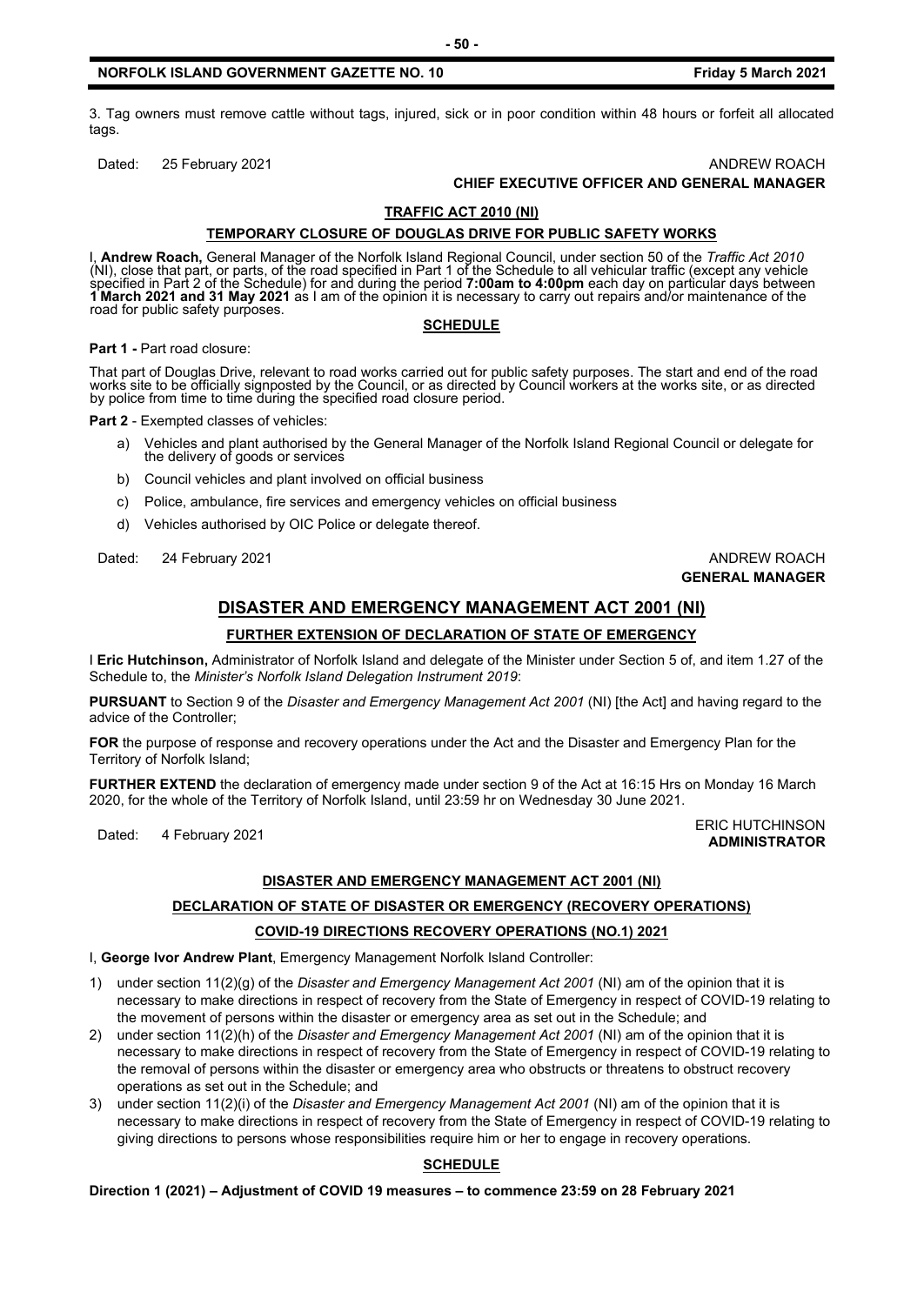#### **NORFOLK ISLAND GOVERNMENT GAZETTE NO. 10 FILM ASSESSED ASSAULT ASSAULT ASSAULT** Friday 5 March 2021

- 1. These Directions take effect at 23:59 on 28 February 2021 and remain in force while the State of Disaster or Emergency (Recovery Operations) is in force.
- 2. In these Directions:

*Persons* includes people residing on Norfolk Island, visiting Norfolk Island for holiday or work purposes

*COVID-19 hotspot* means a particular area of Australia decided by the Commonwealth Chief Medical Officer.

*Incident Controller* means the person appointed under the State of Emergency in accordance with the NORDISPLAN.

- 3. Persons will be permitted\* to travel to Norfolk Island without the need to quarantine provided they:
	- a. do not have COVID-19.
	- b. have not been in contact within anyone in the prior 14 days with COVID-19;
	- c. have been granted a Norfolk Island Entry Pass\*
	- \*Any person travelling to Norfolk Island may be denied entry without a Norfolk Island Entry Pass
- 4. A person whilst on Norfolk Island must comply with physical distancing principles as published from time to time on [\(http://www.norfolkisland.gov.nf/norfolk-islands-covid-19-advice\)](http://www.norfolkisland.gov.nf/norfolk-islands-covid-19-advice).
- 5. A person whilst on Norfolk Island must follow any directions in relation to COVID-19 from staff of the *Norfolk Island Hospital and Residential Aged Care (NIHRACS).*
- 6. A person or business on Norfolk Island must follow any advice or operational direction provided by the Incident Controller or authorised officer of the *Norfolk Island Police Force (NIPF)*in relation to COVID-19.
- 7. A person or business involving close contact with persons is required to keep a daily customer register. A business will be required to retain the records for a period of three months. The register must be produced upon request by the Incident Controller.

*\* Please Note \** 

- *Online applications required by all travellers prior to travel (within 72 hours of travel).*
- *While the State of Emergency is in place verification of where travellers are from will be required*
- *Travel to mainland states and territories is a matter for residents to seek approval from State and Territory Government authorities.*

Dated: 11 February 2021 **GEORGE PLANT** 

**EMNI CONTROLLER**

#### **Norfolk Island Airport – New Screening Machine Building Alterations Project Request for Quote RFQ 02/21**

Council is seeking quotes from a suitably qualified tradesperson to complete necessary building alterations to accommodate the new Screening Machine for the Norfolk Island Airport.

It's anticipated your quotation will be a fixed price fully inclusive of all trades.

For additional information, a copy of the plans and/or to arrange an inspection, please contact Howard Martin, Manager – Economic Development via email; howard.martin@nirc.gov.nf or mobile; 51995.

Note: quotes will only be accepted after a site inspection and briefing on the full scope of works has been completed; Council is not obliged to accept the lowest quotation.

Submissions are to be marked Norfolk Island Airport – Screening Machine Building Alteration RFQ 02/21 and are to be emailed to regionalcouncil@nirc.gov.nf on or before the closing date of 4:00pm, Monday 08 March, 2021.

Dated: 15 February 2021 **https://www.franchology.com/contract/intervalsed/intervalsed/intervalsed/intervalsed/intervalsed/intervalsed/intervalsed/intervalsed/intervalsed/intervalsed/intervalsed/intervalsed/intervalsed/inte MANAGER – ECONOMIC DEVELOPMENT**

#### **SALE OF SURPLUS ITEMS TO REQUIREMENT EXPRESSION OF INTEREST 04/21**

Expressions of Interest are invited for the Sale of Surplus Items to Requirement

|    | Galion Grader (1965)           |
|----|--------------------------------|
|    | Mitsubishi Lancer Wagon (1998) |
| v. | Mitsubishi Canter Truck (2008) |
| ᠇. | Mitsubishi Strada Ute (1997)   |

Items can be inspected at the Works Depot between the hours of 8.00am – 11.00am Monday to Friday by contacting Millie Walden on 22006 ext 104.

Items will be sold '*as is, where is*' and the Norfolk Island Regional Council makes no warranty or representation whatsoever as to the fitness or suitability of the items for any particular purpose or use.

| Application to be marked: | Surplus items to requirements EOI 04/21              |
|---------------------------|------------------------------------------------------|
| <b>Closing date:</b>      | Friday 19 March 2021 at 4.00pm                       |
| <b>Submissions:</b>       | Application form must be completed and returned via: |